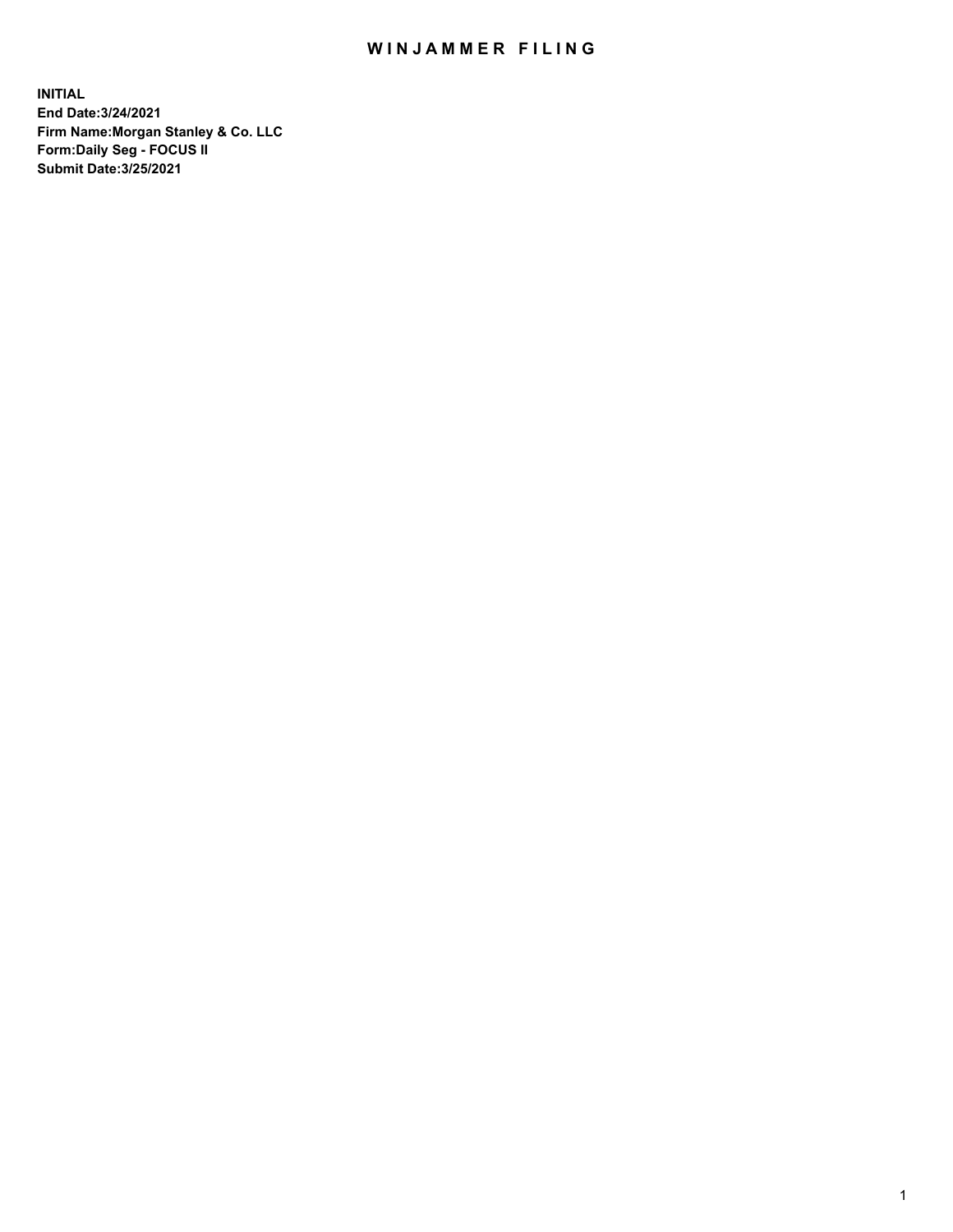**INITIAL End Date:3/24/2021 Firm Name:Morgan Stanley & Co. LLC Form:Daily Seg - FOCUS II Submit Date:3/25/2021 Daily Segregation - Cover Page**

| Name of Company                                                                                                                                                                                                                                                                                                                | Morgan Stanley & Co. LLC                                |
|--------------------------------------------------------------------------------------------------------------------------------------------------------------------------------------------------------------------------------------------------------------------------------------------------------------------------------|---------------------------------------------------------|
| <b>Contact Name</b>                                                                                                                                                                                                                                                                                                            | <b>Ikram Shah</b>                                       |
| <b>Contact Phone Number</b>                                                                                                                                                                                                                                                                                                    | 212-276-0963                                            |
| <b>Contact Email Address</b>                                                                                                                                                                                                                                                                                                   | Ikram.shah@morganstanley.com                            |
| FCM's Customer Segregated Funds Residual Interest Target (choose one):<br>a. Minimum dollar amount: ; or<br>b. Minimum percentage of customer segregated funds required:%; or<br>c. Dollar amount range between: and; or<br>d. Percentage range of customer segregated funds required between: % and %.                        | 235,000,000<br><u>0</u><br>00<br>0 Q                    |
| FCM's Customer Secured Amount Funds Residual Interest Target (choose one):<br>a. Minimum dollar amount: ; or<br>b. Minimum percentage of customer secured funds required:%; or<br>c. Dollar amount range between: and; or<br>d. Percentage range of customer secured funds required between:% and%.                            | 140,000,000<br><u>0</u><br><u>0 0</u><br>0 <sub>0</sub> |
| FCM's Cleared Swaps Customer Collateral Residual Interest Target (choose one):<br>a. Minimum dollar amount: ; or<br>b. Minimum percentage of cleared swaps customer collateral required:% ; or<br>c. Dollar amount range between: and; or<br>d. Percentage range of cleared swaps customer collateral required between:% and%. | 92,000,000<br><u>0</u><br><u>00</u><br>00               |

Attach supporting documents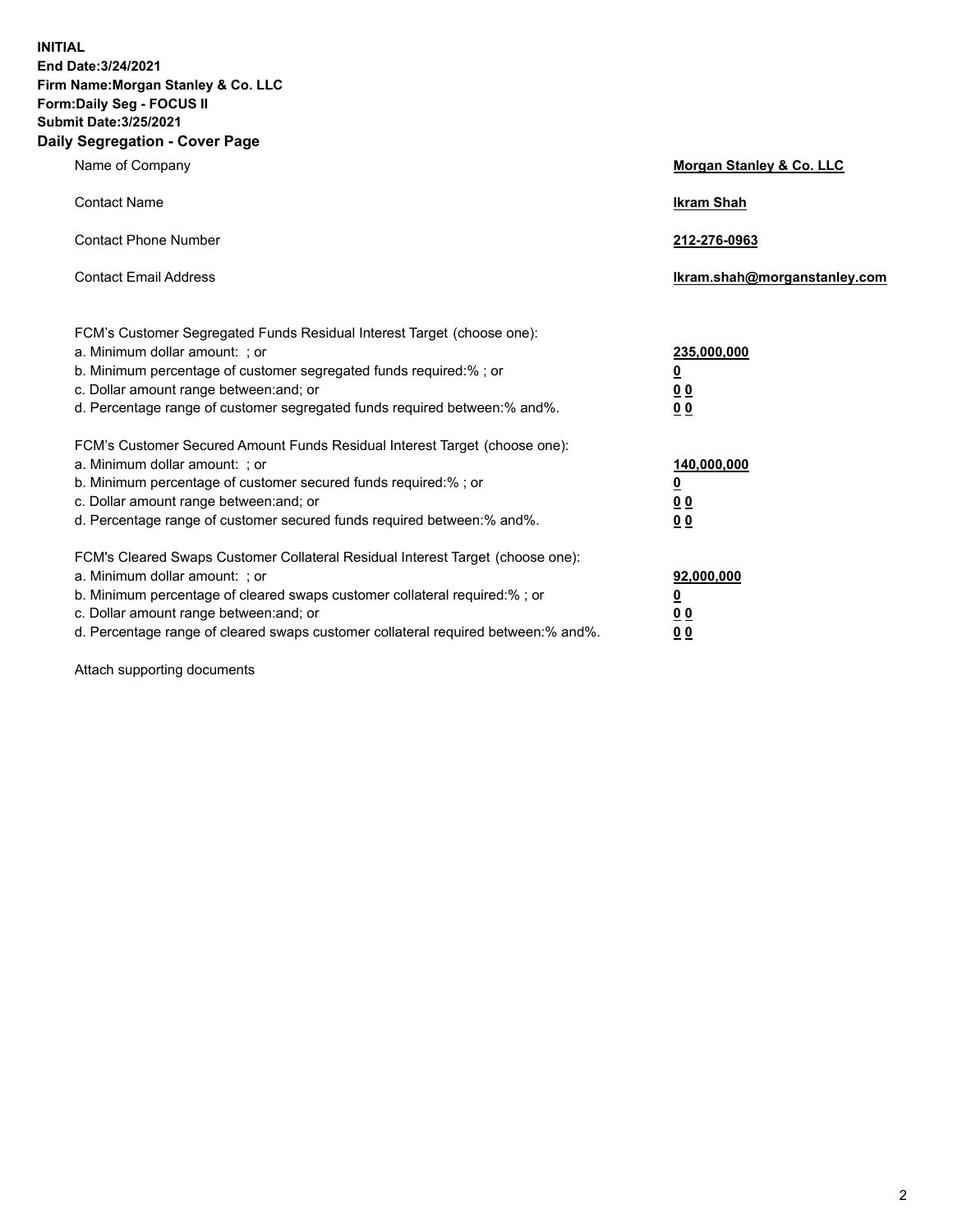## **INITIAL End Date:3/24/2021 Firm Name:Morgan Stanley & Co. LLC Form:Daily Seg - FOCUS II Submit Date:3/25/2021**

## **Daily Segregation - Secured Amounts**

Foreign Futures and Foreign Options Secured Amounts Amount required to be set aside pursuant to law, rule or regulation of a foreign government or a rule of a self-regulatory organization authorized thereunder 1. Net ledger balance - Foreign Futures and Foreign Option Trading - All Customers A. Cash **4,780,649,350** [7315] B. Securities (at market) **2,310,103,692** [7317] 2. Net unrealized profit (loss) in open futures contracts traded on a foreign board of trade **383,612,164** [7325] 3. Exchange traded options a. Market value of open option contracts purchased on a foreign board of trade **20,919,441** [7335] b. Market value of open contracts granted (sold) on a foreign board of trade **-18,172,551** [7337] 4. Net equity (deficit) (add lines 1. 2. and 3.) **7,477,112,096** [7345] 5. Account liquidating to a deficit and account with a debit balances - gross amount **61,813,360** [7351] Less: amount offset by customer owned securities **-59,578,615** [7352] **2,234,745** 6. Amount required to be set aside as the secured amount - Net Liquidating Equity Method (add lines 4 and 5) 7. Greater of amount required to be set aside pursuant to foreign jurisdiction (above) or line 6.

## FUNDS DEPOSITED IN SEPARATE REGULATION 30.7 ACCOUNTS

- 1. Cash in banks
	- A. Banks located in the United States **612,177,294** [7500]
	- B. Other banks qualified under Regulation 30.7 **702,189,421** [7520] **1,314,366,715**
- 2. Securities
	- A. In safekeeping with banks located in the United States **579,806,931** [7540]
	- B. In safekeeping with other banks qualified under Regulation 30.7 **22,987,525** [7560] **602,794,456**
- 3. Equities with registered futures commission merchants
	-
	- B. Securities **0** [7590]
	- C. Unrealized gain (loss) on open futures contracts **-2,782,758** [7600]
	- D. Value of long option contracts **0** [7610]
	- E. Value of short option contracts **0** [7615] **20,011,500** [7620]
- 4. Amounts held by clearing organizations of foreign boards of trade
	- A. Cash **0** [7640]
	- B. Securities **0** [7650]
	- C. Amount due to (from) clearing organization daily variation **0** [7660]
	- D. Value of long option contracts **0** [7670]
	- E. Value of short option contracts **0** [7675] **0** [7680]
- 5. Amounts held by members of foreign boards of trade
	-
	-
	- C. Unrealized gain (loss) on open futures contracts **386,394,922** [7720]
	- D. Value of long option contracts **20,919,441** [7730]
	- E. Value of short option contracts **-18,172,551** [7735] **5,780,637,237**
- 6. Amounts with other depositories designated by a foreign board of trade **0** [7760]
- 7. Segregated funds on hand **0** [7765]
- 8. Total funds in separate section 30.7 accounts **7,717,809,908** [7770]
- 9. Excess (deficiency) Set Aside for Secured Amount (subtract line 7 Secured Statement Page 1 from Line 8)
- 10. Management Target Amount for Excess funds in separate section 30.7 accounts **140,000,000** [7780]
- 11. Excess (deficiency) funds in separate 30.7 accounts over (under) Management Target **98,463,067** [7785]

**0** [7305]

[7354] **7,479,346,841** [7355]

**7,479,346,841** [7360]

[7530]

[7570]

A. Cash **22,794,258** [7580]

 A. Cash **3,684,186,190** [7700] B. Securities **1,707,309,235** [7710] [7740] **238,463,067** [7380]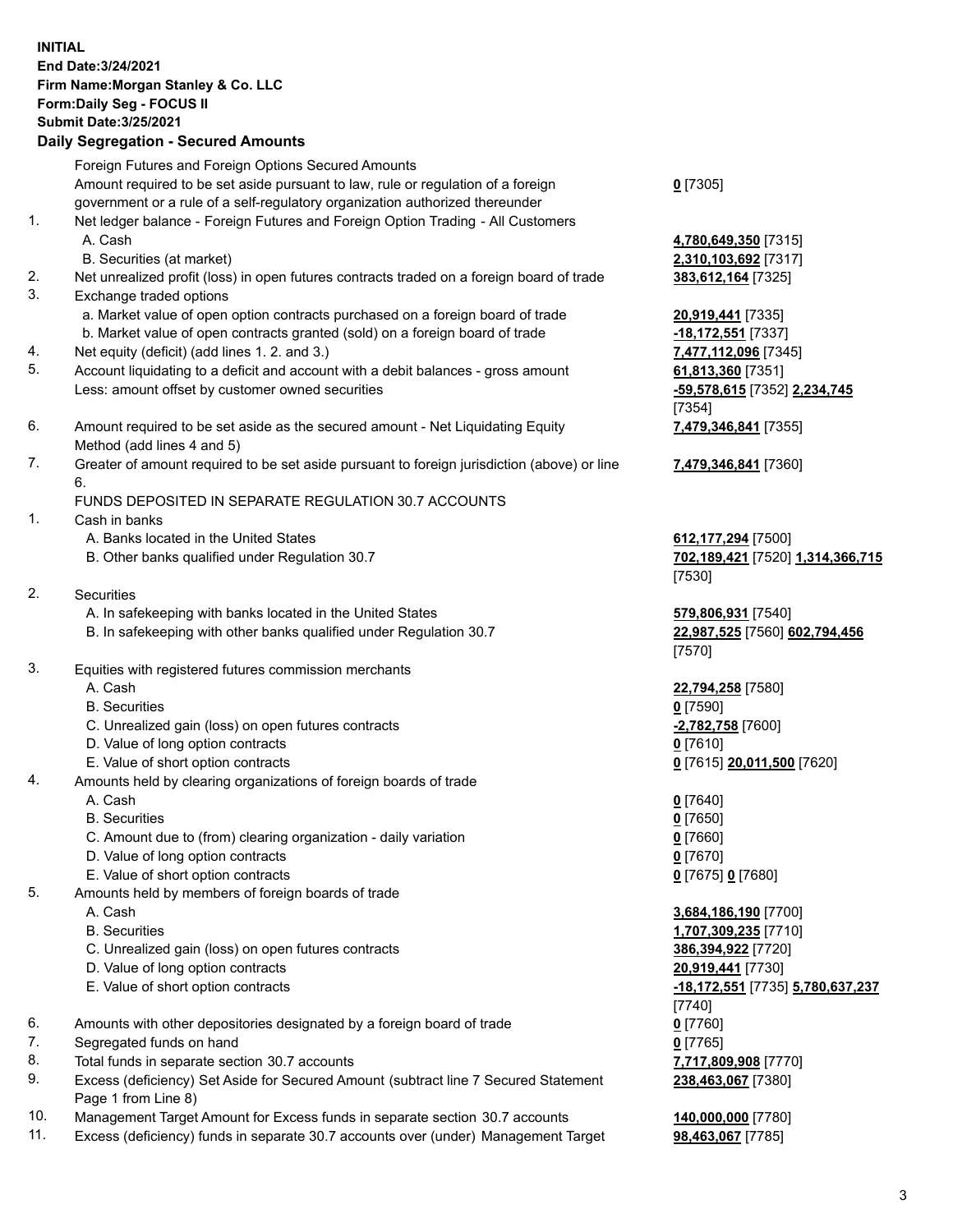**INITIAL End Date:3/24/2021 Firm Name:Morgan Stanley & Co. LLC Form:Daily Seg - FOCUS II Submit Date:3/25/2021 Daily Segregation - Segregation Statement** SEGREGATION REQUIREMENTS(Section 4d(2) of the CEAct) 1. Net ledger balance A. Cash **17,717,317,636** [7010] B. Securities (at market) **8,101,964,824** [7020] 2. Net unrealized profit (loss) in open futures contracts traded on a contract market **-642,376,930** [7030] 3. Exchange traded options A. Add market value of open option contracts purchased on a contract market **722,950,829** [7032] B. Deduct market value of open option contracts granted (sold) on a contract market **-421,604,529** [7033] 4. Net equity (deficit) (add lines 1, 2 and 3) **25,478,251,830** [7040] 5. Accounts liquidating to a deficit and accounts with debit balances - gross amount **546,887,353** [7045] Less: amount offset by customer securities **-469,972,272** [7047] **76,915,081** [7050] 6. Amount required to be segregated (add lines 4 and 5) **25,555,166,911** [7060] FUNDS IN SEGREGATED ACCOUNTS 7. Deposited in segregated funds bank accounts A. Cash **4,637,698,280** [7070] B. Securities representing investments of customers' funds (at market) **0** [7080] C. Securities held for particular customers or option customers in lieu of cash (at market) **987,591,002** [7090] 8. Margins on deposit with derivatives clearing organizations of contract markets A. Cash **13,098,972,021** [7100] B. Securities representing investments of customers' funds (at market) **0** [7110] C. Securities held for particular customers or option customers in lieu of cash (at market) **7,114,373,822** [7120] 9. Net settlement from (to) derivatives clearing organizations of contract markets **-221,772,546** [7130] 10. Exchange traded options A. Value of open long option contracts **722,950,829** [7132] B. Value of open short option contracts **-421,604,529** [7133] 11. Net equities with other FCMs A. Net liquidating equity **8,146,388** [7140] B. Securities representing investments of customers' funds (at market) **0** [7160] C. Securities held for particular customers or option customers in lieu of cash (at market) **0** [7170] 12. Segregated funds on hand **0** [7150] 13. Total amount in segregation (add lines 7 through 12) **25,926,355,267** [7180] 14. Excess (deficiency) funds in segregation (subtract line 6 from line 13) **371,188,356** [7190]

- 15. Management Target Amount for Excess funds in segregation **235,000,000** [7194]
- 16. Excess (deficiency) funds in segregation over (under) Management Target Amount Excess

**136,188,356** [7198]